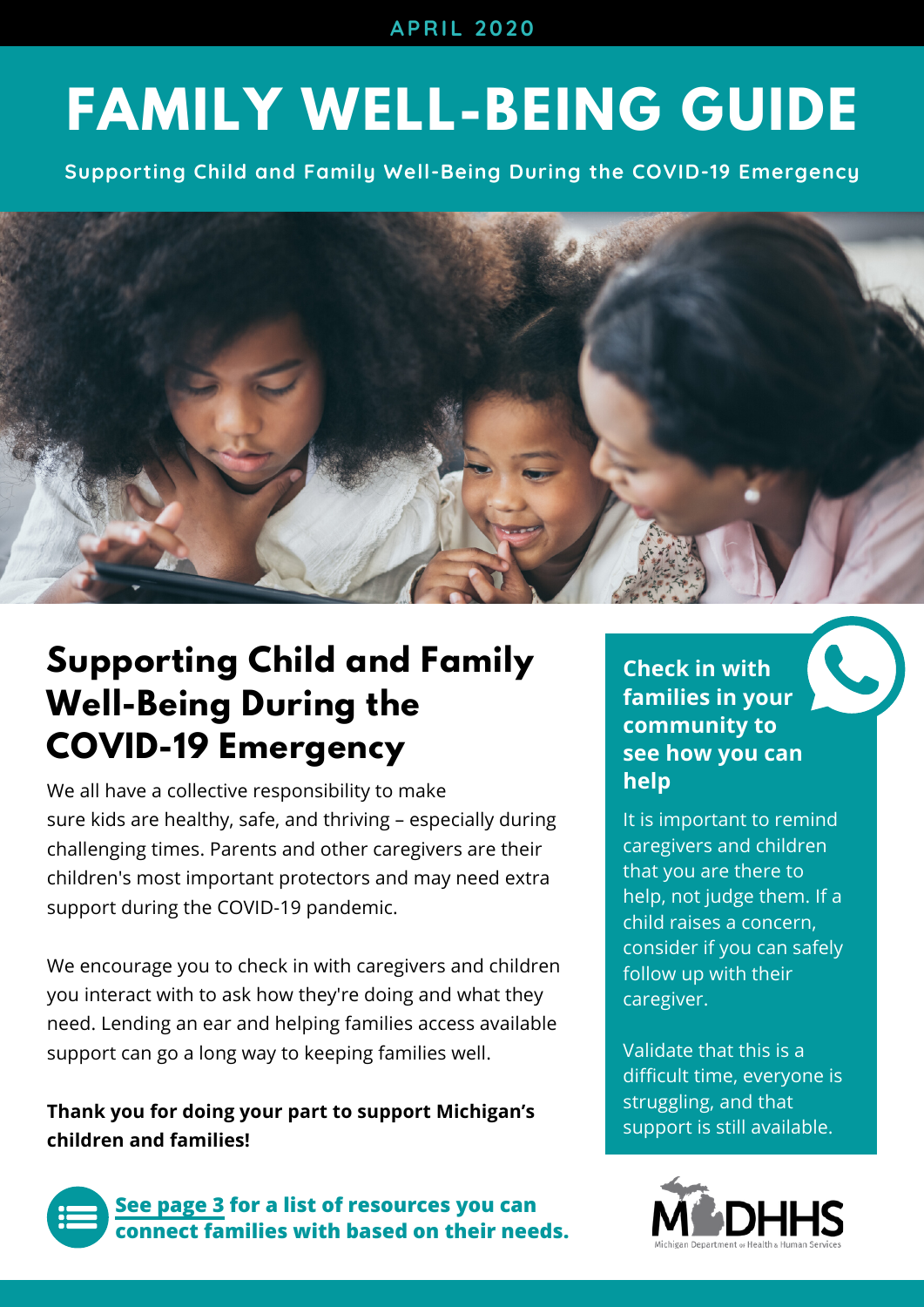# **FAMILY WELL-BEING GUIDE**

**Supporting Child and Family Well-Being During the COVID-19 Emergency**

#### **Look out for children's and families' safety**

If you have any concerns that a child or caregiver is in **immediate danger, call 911.** 

**If you suspect that a child is being abused or neglected, call MDHHS Centralized Intake at 855-444-3911,** who can determine whether MDHHS involvement is warranted or if other community supports are more appropriate.

### **Questions you might ask parents/caregivers**

Is now a good time to talk? If not, is there a better time?

Now is a difficult, stressful time for everyone. How are you? Who would you contact if you feel unsafe?**\*** 

We all need support right now. Who are the supports in your life? How are you connecting with them currently?

Since the COVID-19 emergency started, what's changed for your family? Has anything been more of a struggle? What worries or needs are you facing?

How is everyone in your family able to get what they need to get by (you can ask the family about food, housing, income/employment, safety, education, health, heat, internet, etc.)?

Do you need help connecting to ?**\***



**[See page 3](#page-2-0) for crisis and safety support resources and local resource suggestions based on family's needs.**

### **Questions you might ask children**

| How is virtual learning working for you? How is<br>it affecting you? Your family? Do you need help?                                                                                  |
|--------------------------------------------------------------------------------------------------------------------------------------------------------------------------------------|
| How are things going at home for you and your<br>family? Are you feeling okay? Are you worried<br>about anything?                                                                    |
| What do you like most about staying at home?<br>What do you like least? Why?                                                                                                         |
| What was the best part of your day? What was<br>the hardest part of your day?                                                                                                        |
| Who is taking care of you? What are they doing?<br>Who makes sure you have everything you need?                                                                                      |
| Who do you feel safe talking to about needs or<br>worries? Do you have a way to talk to that<br>person right now?                                                                    |
| If you were stranded on a desert island, what<br>would you need? Are those things in your house<br>right now?                                                                        |
| What did you have to eat for breakfast today?<br>Yesterday?                                                                                                                          |
| What are the rules in your house? What<br>happens when someone breaks a rule? (Sibling,<br>pet, mom, dad?)                                                                           |
| How is everyone getting along? Is anyone<br>having a hard time? Are you worried about<br>anyone? Why?                                                                                |
| Ask the child to describe a typical day - what<br>they eat, who makes the food, where do they<br>play, who comes to or leaves the house and<br>when, do they have electricity, etc.? |
| Ask open-ended questions: Tell me more about<br>that. What happened next? What is happening                                                                                          |

right now?